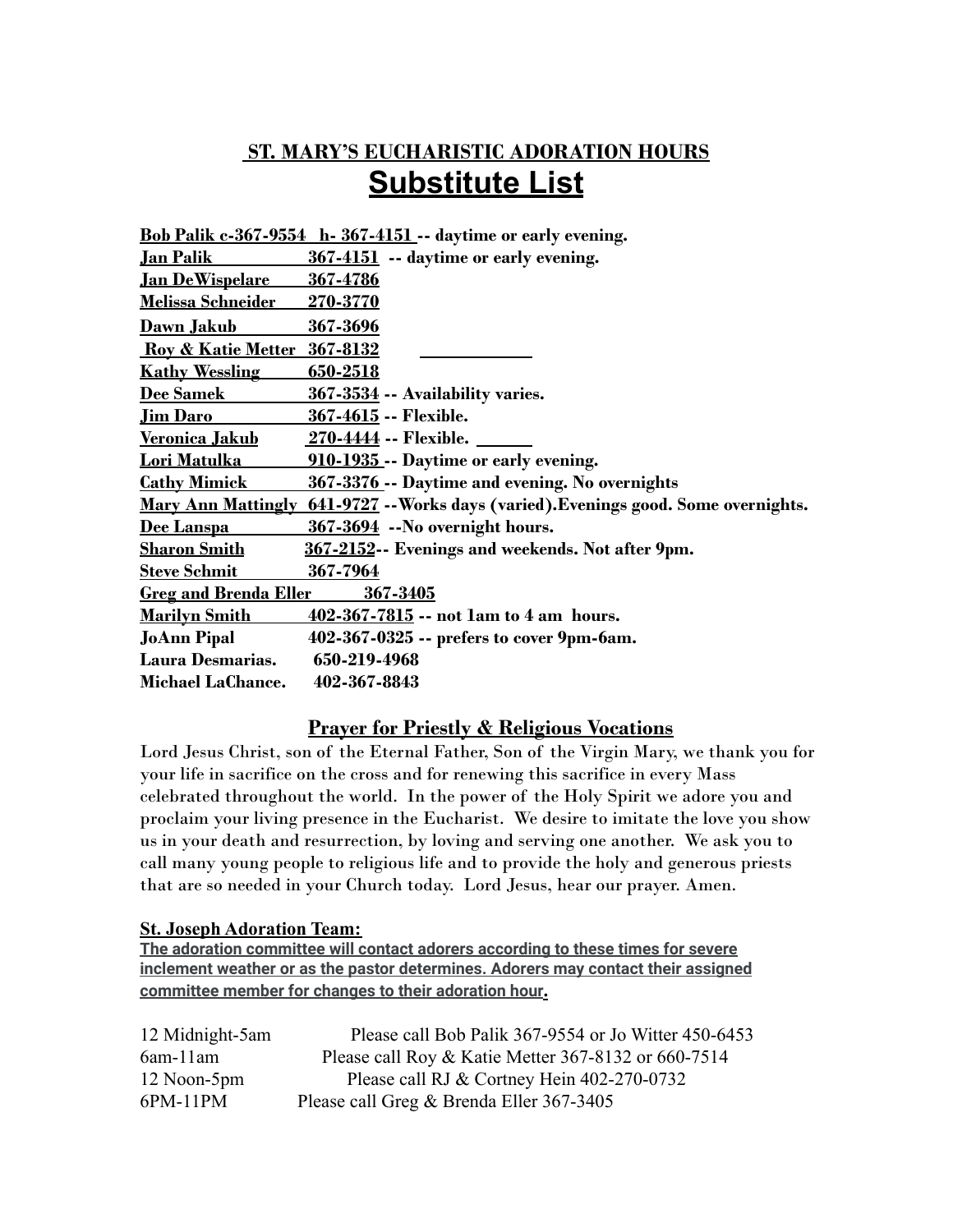## **Emergency List for Inclement Weather**

| <b>Bob Palik</b>               | 367-4151 |                                        |
|--------------------------------|----------|----------------------------------------|
| <b>Greg/Brenda Eller</b>       | 367-3405 | 367-5025<br><b>Greg/Lori Aschoff</b>   |
| <b>Rav/Cherie Kobza</b>        | 367-4250 | <b>Chad/Denise Sellers</b><br>367-9840 |
| <b>Cork/Sharon DeWispelare</b> | 367-6127 | John/Deb Svec367-9088                  |
| <b>Mark/Willow Holoubek</b>    | 367-4020 |                                        |
| <b>BJ</b> Ponec                | 367-2186 | <b>Barb Belsky</b><br>367-3562         |
| <b>Tim/Cheryl Prothman</b>     | 367-6158 | 367-3265<br><b>Kevin/Betsy Stara</b>   |
| <b>Julie Smith</b>             | 367-2750 |                                        |
| <b>Tony Smith</b>              | 367-2750 |                                        |

| <b>Greg/Lori Aschoff</b>            | 367-5025 |
|-------------------------------------|----------|
| <b>Chad/Denise Sellers</b> 367-9840 |          |
| John/Deb Svec367-9088               |          |
|                                     |          |

| <b>Barb Belsky</b>         | 367-3562 |
|----------------------------|----------|
| Kevin/Betsy Stara 367-3265 |          |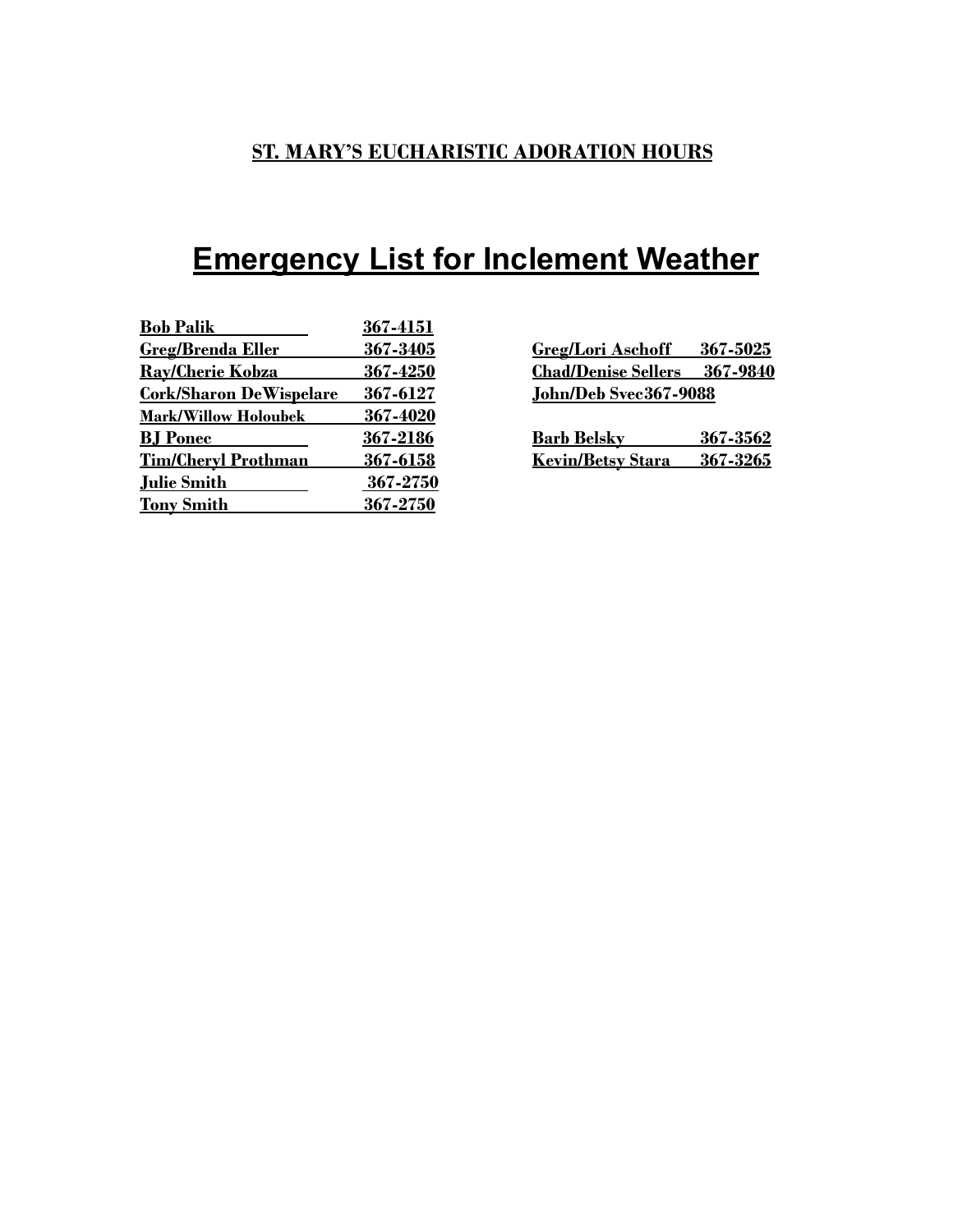## **SUNDAY**

| 12 Midnight   | <u>Brvan Hein</u>              | 270-0275                                               |
|---------------|--------------------------------|--------------------------------------------------------|
| 1:00AM        | <b>Karl Kovar</b>              | 402-367-4574                                           |
| 2:00AM        | <b>Roy &amp; Katie Metter</b>  | 402-367-8132                                           |
| 3:00AM        | <u>Joan Pipal</u>              | 367-0325                                               |
| <b>4:00AM</b> | <u>Barb Belsky</u>             | 367-3562 or cell 459-0068                              |
| 5:00AM        | <b>Shawn and Sarah Zook</b>    | 402-606-7265 or 402-606-7269                           |
| 6:00AM        | <b>Chad Sellers</b>            | 367-8565                                               |
| <b>7:00AM</b> | <u>Angie Krivanek</u>          | 641-0170                                               |
| 8:00AM        | <u>Jean/Ryan Meister</u>       | <u>J-402-641-3709</u>                                  |
| 9:00AM        | Carm Fiala                     | 402-367-3371                                           |
| 10:00AM       | <b>Bertha Hernandez</b>        | 402-367-2874                                           |
| 11:00AM       | <b>Melissa Daro</b>            | <u>276-3911</u>                                        |
| 12:00 Noon    | <b>Lane Birkel</b>             | 367-3227                                               |
| 1:00PM        | <b>Mark Holoubek</b>           | 367-2367                                               |
| 2:00PM        | <b>Sharon Brecka</b>           | 367-3637                                               |
| 3:00PM        | <u>Jennifer Suehl</u>          | 402-616-0896                                           |
| <b>4:00PM</b> | <b>Hein Teenagers</b>          | 402-270-0732                                           |
| 5:00PM        | <b>Brian and Lori Wessling</b> | 402-641-7328                                           |
| <b>6:00PM</b> | <b>Mike Hein</b>               | 641-4332                                               |
| <b>7:00PM</b> | <b>Rick Carter</b>             | 367-0185                                               |
| <b>8:00PM</b> | Don Saalfeld                   | 615-0489                                               |
| 8:00PM        | <u>Dan/Jan Sypal</u>           | 367-7627                                               |
| 9:00PM        |                                | Steve/Julie Maguire 367-4325 (S) 367-7979 (J) 615-2404 |
| 10:00PM       | <b>Brenda Eller</b>            | 367-3405                                               |
| 11:00PM       | <b>Andrew Daro</b>             | 367-2984                                               |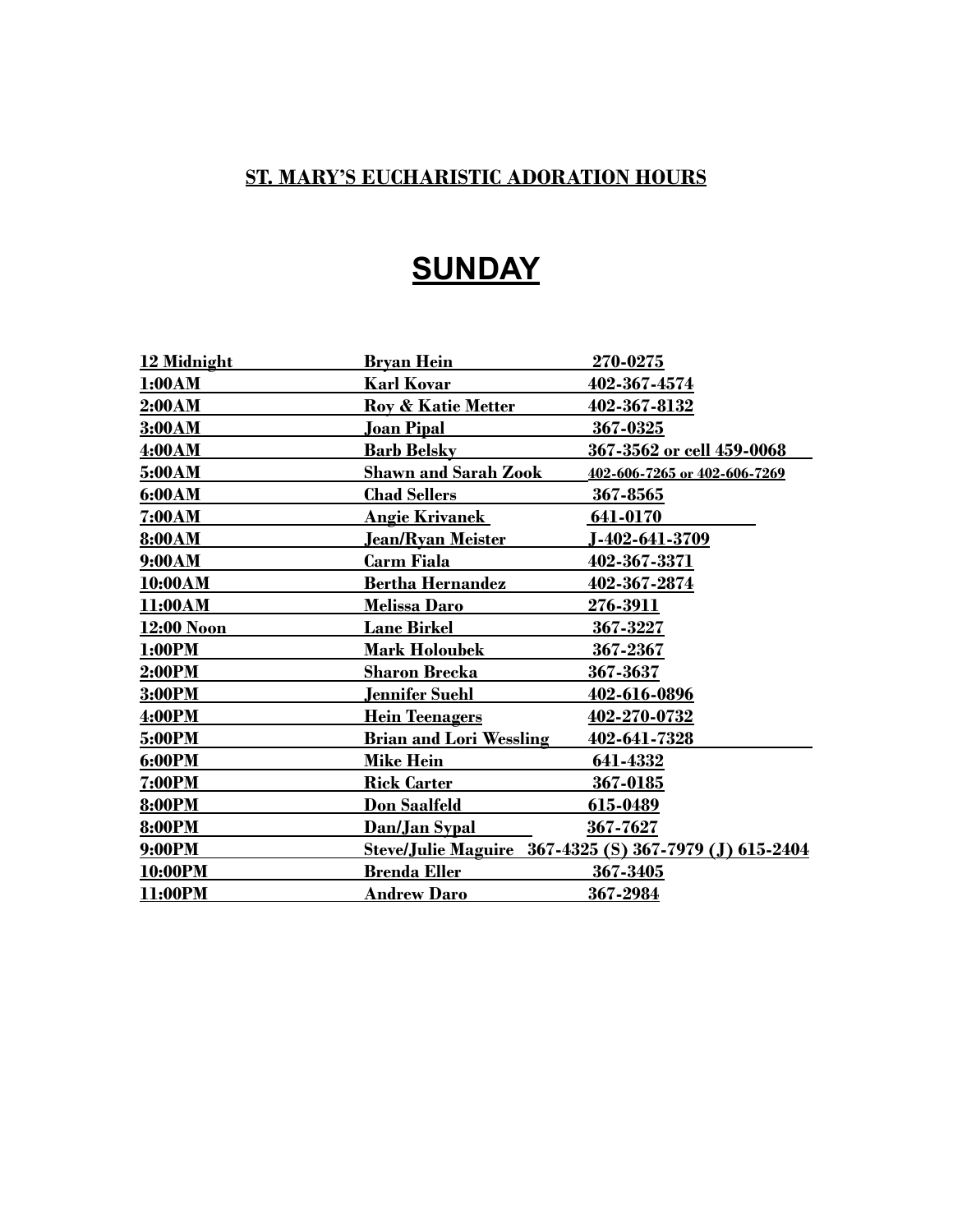# **MONDAY**

| 12 Midnight    | Fr. Buhman/Kain                      | <u>367-3579</u>            |
|----------------|--------------------------------------|----------------------------|
| 1:00AM         | <b>Ron Mimick</b>                    | 367-3376                   |
| 2:00AM         | <b>Randy Schawang</b>                | 367-2345                   |
| 3:00AM         | Joe and Anita Sisco                  | 367-0184 or 239-2619       |
| 4:00AM         | <u>Jeff Dinkelman</u>                | 841-7880                   |
| 5:00AM         | <b>Dave/Connie Schmit</b>            | 367-2581 or 2582           |
| 6:00AM         | <b>Loretta Daro</b>                  | 367-3298 or 270-0035       |
| 7:00AM         | <b>Frank/Cindy Neesen</b>            | 367-4041                   |
| 8:00AM         | <b>Elsie Ponec</b>                   | 367-3359                   |
| 9:00AM         | <u>Allan &amp; Mary Steinbergers</u> | 367-3856                   |
| <b>10:00AM</b> | <u>Mary Sue Kirby National St</u>    | 367-4327                   |
| <b>10:00AM</b> | <b>Kathy Jones</b>                   | 367-4170 or 832-274-3335   |
| 11:00AM        | <u> Clarice Capoun</u>               | 402-367-5083               |
| 12:00 Noon     | <u>Bonnie Riha</u>                   | 367-4754                   |
| 1:00PM         | Jan Palik                            | 367-4151                   |
| 2:00PM         | <b>Kay Adamy</b>                     | 367-3422                   |
| 3:00PM         | <b>Sharon Reisdorf</b>               | 367-4781                   |
| 4:00PM         | <u>Julie Smith</u>                   | 367-2750                   |
| 5:00PM         | <b>Rachel Duke</b>                   | 367-4423 or 367-9743       |
| 6:00PM         | <b>Tim/Cheryl Prothman</b>           | 367-6158 or 367-8049       |
| <b>7:00PM</b>  | <b>Ray Metzner</b>                   | 367-4014                   |
| <b>7:00PM</b>  | <b>Mike/Camille Dalton</b>           | 367-0234 or 367-2610       |
| 8:00PM         | <b>Greg Eller</b>                    | 367-3405 cell 402-646-5095 |
| 9:00PM         | <b>Ron/Monica Lyons</b>              | 367-4745                   |
| 10:00PM        | <b>BJ</b> Ponec                      | 367-2186                   |
| 10:00PM        | <b>Dale Juranek</b>                  | 367-450-2207               |
| 11:00PM        | <b>Neil Sabata</b>                   | 402-367-2987               |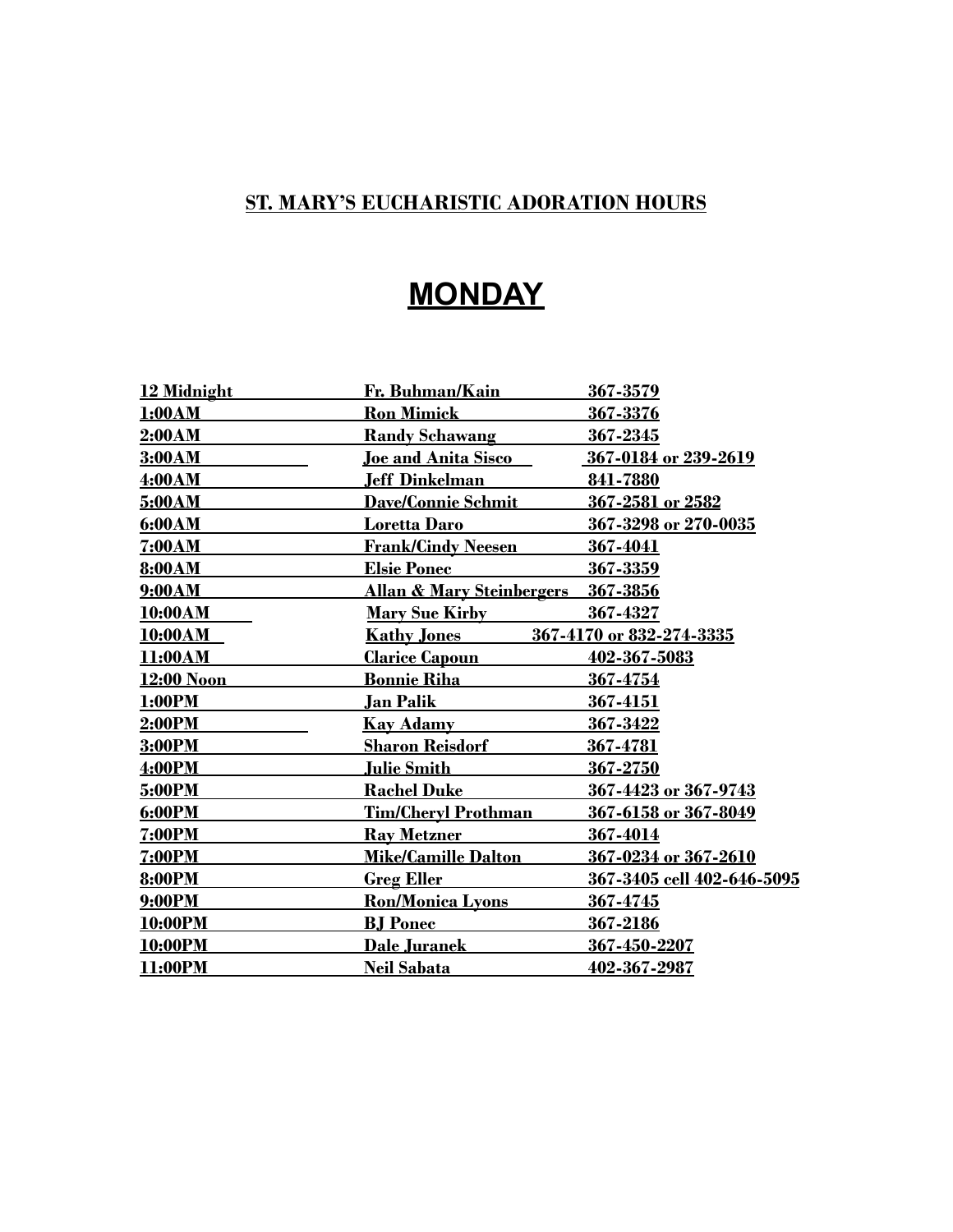### **TUESDAY**

| 12 Midnight   | <b>Bob Palik</b>                   | 367-4151                    |
|---------------|------------------------------------|-----------------------------|
| 1:00AM        | <b>Kevin Stara</b>                 | 367-3265                    |
| <u>2:00AM</u> | <b>Jeff Yates</b>                  | 367-4015                    |
| 3:00AM        | <u>Jake Shonka</u>                 | 402-367-9416                |
| 4:00AM        | Ali/Nathan Prochaska               | N. 416-6316 or A. 826-7491  |
| 5:00AM        | <u>Vickie Kerkman</u>              | 367-3660                    |
| 6:00AM        | <b>Daryl Crook</b>                 | <u>367-2798</u>             |
| 6:00AM        | Laura Moravec                      | 367-4518                    |
| 7:00AM        | <b>Marlene Hein</b>                | 270-0538                    |
| 8:00AM        | <b>Dale Yates</b>                  | 367-4428                    |
| 9:00AM        | <u>Nick Hein</u>                   | 270-9499                    |
| 10:00AM       | <u>Margaret Plasek</u>             | 367-4670                    |
| 11:00 AM      | Dawn Jakub                         | 367-3696                    |
| 12:00 Noon    | <u>Terry Pachunka</u>              | 367-0512                    |
| <b>1:00PM</b> | <u>Barb Kadlec</u>                 | 367-4922                    |
| 2:00PM        | <u>Gerry Kovar</u>                 | 367-5126                    |
| 3:00PM        | <b>Jim/Mary Redler</b>             | 367-9204                    |
| 4:00PM        | <b>Steve Meysenburg</b>            | 367-4420                    |
| 5:00PM        | <u>Tricia Koranda</u>              | 402-443-6401                |
| 6:00PM        | <u>Dan Engel &amp; Kathy Engel</u> | D. 367-2190 or K. 367-6183  |
| 7:00PM        | <b>Karen Smaus</b>                 | 367-8588                    |
| 8:00PM        | <b>Betsy Stara</b>                 | 402-367-9186                |
| 9:00PM        | <b>Harriet Jakub</b>               | H 367-4444 or cell 641-7776 |
| 10:00PM       | <u>Mike Moravec</u>                | 367-2650                    |
| 11:00PM       | R.J. Hein                          | 402-270-8402                |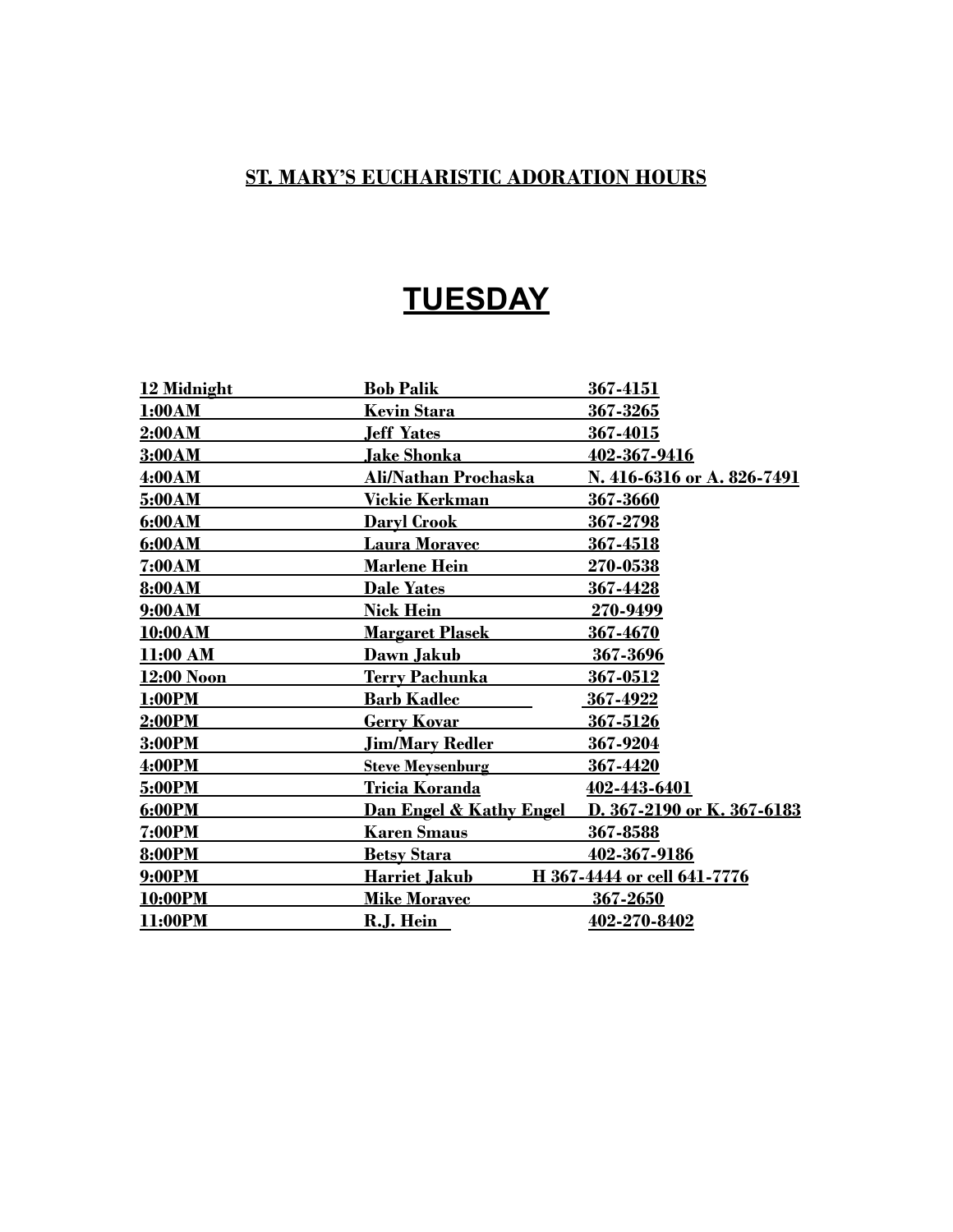## **WEDNESDAY**

| 12 Midnight   | <b>Pam Comte</b>                | 416-0268                         |
|---------------|---------------------------------|----------------------------------|
| <b>1:00AM</b> | <u>Josh Sypal</u>               | 402-366-6145                     |
| 2:00AM        | <b>Marisa and Matt Grady</b>    | 402-367-8481                     |
| 3:00AM        | <b>Chuck Topil</b>              | 367-3414                         |
| 4:00AM        | <b>Larry Plasek</b>             | 367-7645                         |
| 5:00AM        | <b>Max Birkel</b>               | 367-4404                         |
| 5:00AM        | <b>Jim Masek</b>                | 367-4206                         |
| 6:00AM        | <b>Sue Birkel</b>               | 367-4404                         |
| 6:00AM        | <b>Tom/Delores Medinger</b>     | 367-4813                         |
| <b>7:00AM</b> | <b>Bill Yindrick</b>            | 402-954-0896                     |
| 8:00AM        | <b>Melissa Yindrick</b>         | 438-3442                         |
| 9:00AM        | <b>Marie Cunningham</b>         | 367-3504                         |
| 10:00AM       | <b>Cris Hoelscher</b>           | 402-719-8501                     |
| 11:00AM       | <b>Marianne Matulka</b>         | 367-4667                         |
| 12:00 Noon    | <b>Bob and Gail Staroscik</b>   | 720-387-1212                     |
| <b>1:00PM</b> | <b>Bob Kobza</b>                | 641-6472                         |
| 2:00PM        | <b>Keyin Andel</b>              | 367-2523                         |
| 3:00PM        | <u>Mary Lou Smith _</u>         | 641-4337                         |
| 4:00PM        | Kristin Hartman                 | 367-4656 or 367-8650 Use first # |
| 4:00 PM       | <u>Teresa Crohgan</u>           | 402-217-5464                     |
| 5:00PM        | <u> Alan/Rhonda Zavodny    </u> | 367-6161                         |
| 5:00PM        | LaDonna Naiberk                 | 367-4933 or 641-6898             |
| 6:00PM        | <b>Maureen Coufal</b>           | 367-4746                         |
| <b>7:00PM</b> | <b>Mark/Jeanne Masur</b>        | 402-954-0568                     |
| <b>8:00PM</b> | <b>Connie Novacek</b>           | 367-9539                         |
| 9:00PM        | <b>Sandra Burwell</b>           | 276-3083                         |
| 10:00PM       | <b>Heather Oltmer</b>           | 641-1542                         |
| 11:00PM       | <b>Dan Smith</b>                | 367-3375                         |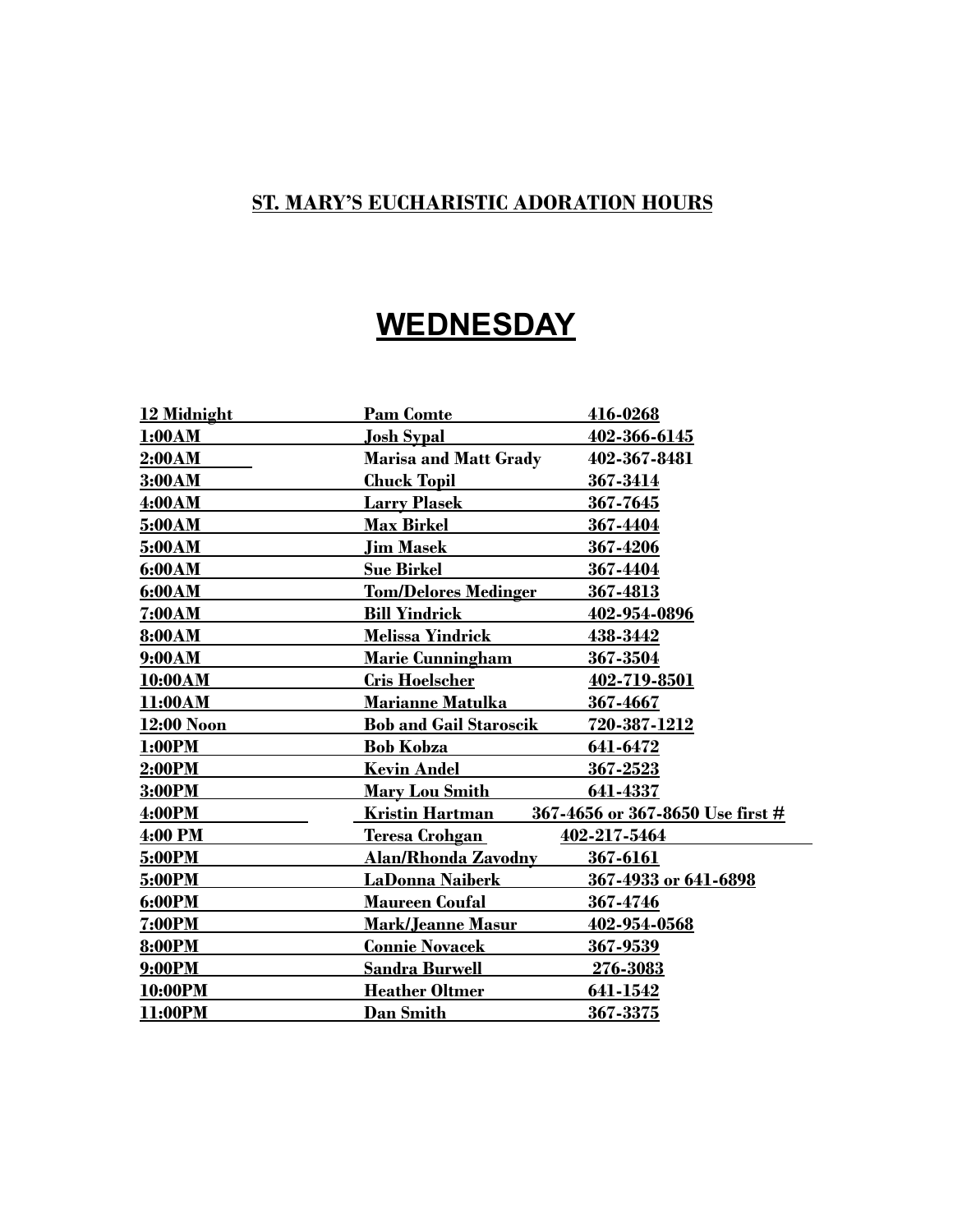## **THURSDAY**

| 12 Midnight    | <b>Josh Coufal</b>        | 367-2749                  |
|----------------|---------------------------|---------------------------|
| 1:00AM         | <b>Chuck Oborny</b>       | 367-6173                  |
| 2:00AM         | Jeff Dinkelman            | 841-7880                  |
| 2:00AM         | <b>Bernie Matulka</b>     | 367-4667                  |
| 3:00AM         | <b>Ken and Jody Pelan</b> | 367-3444                  |
| 4:00AM         | <b>Jo Witter</b>          | 450-6453                  |
| 5:00AM         | <b>Connie/Dave Schmit</b> | 367-2581 or 2582          |
| 6:00AM         | <u> Ron/Patty Vaca_</u>   | 367-3418                  |
| 7:00AM         | <b>Barb O'Connell</b>     | 367-4042                  |
| 8:00AM         | <u>Lori Sabata </u>       | 641-8805                  |
| 8:00 AM        | <b>Denise Carter</b>      | 367-0185                  |
| 9:00AM         | <b>Cherie Kobza</b>       | 367-4250 or cell 367-8680 |
| <b>10:00AM</b> | <b>Helen Hall</b>         | 308-201-0848              |
| 11:00AM        | <b>Heather Schmid</b>     | <u>954-0693</u>           |
| 12:00 Noon     | <b>Eudes Otero</b>        | 367-2637                  |
| 1:00PM         | Eudes & Alvaro            | 367-2637                  |
| 2:00PM         | <b>Eudes &amp; Evelyn</b> | 367-2637                  |
| 3:00PM         | <b>Carolyn Yates</b>      | 367-4428                  |
| 4:00PM         | Val Svoboda               | 367-3607                  |
| 5:00PM         | <u> Michael LaChance</u>  | 402-367-8843              |
| 6:00PM         | Orletha Havlovic          | 367-3533                  |
| <b>7:00PM</b>  | <b>Cork DeWispelare</b>   | 367-6127                  |
| 8:00PM         | <u>Jerry Oborny</u>       | 402-641-4126              |
| 9:00PM         | <b>Deb Dinkelman</b>      | 367-3315                  |
| 9:00PM         | <b>Lisa Bales</b>         | 367-7596                  |
| 10:00PM        | <b>Carm Fiala</b>         | 367-3371                  |
| 11:00PM        | <b>Mike Eller</b>         | 367-3941                  |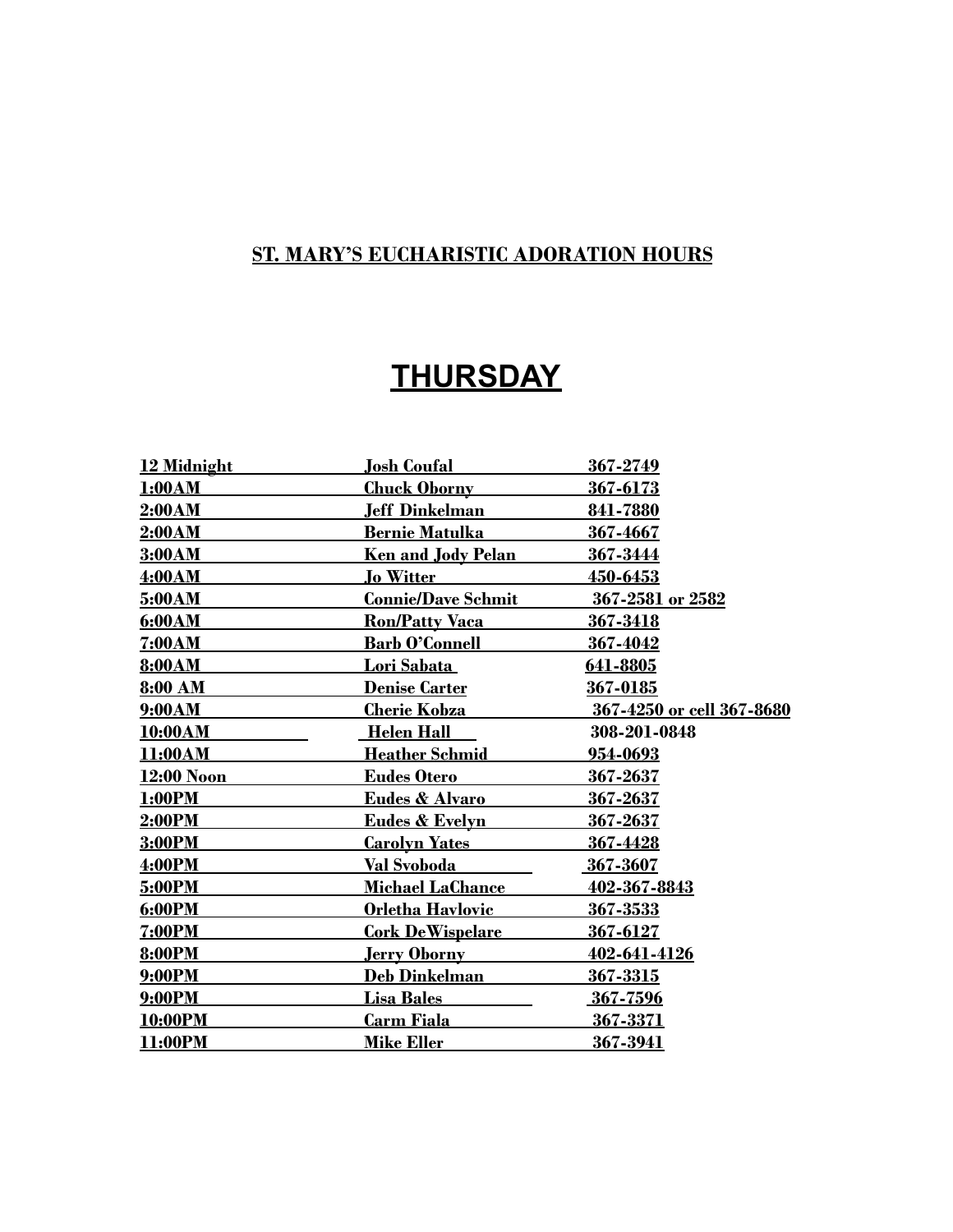# **FRIDAY**

| 12 Midnight    | <b>Tony Moravec</b>              | 402-875-8751              |
|----------------|----------------------------------|---------------------------|
| 1:00AM         | <b>Katie Daro</b>                | 367-9177                  |
| 2:00AM         | <b>Ralph Hein</b>                | 367-4778                  |
| 3:00AM         | <b>Jim Novacek</b>               | 367-9407                  |
| 4:00AM         | Peter Sisco                      |                           |
| 5:00AM         | <b>Dave Spulak</b>               | 910-3114                  |
| 6:00AM         | <b>Mark Chermok</b>              | 367-3455 or 367-2183      |
| 7:00AM         | <b>Roy &amp; Katie Metter</b>    | 367-8132                  |
| 8:00AM         | Dee Lanspa                       | 367-3694                  |
| 9:00AM         | <b>Roy Metter</b>                | 367-8132                  |
| <b>10:00AM</b> | Dawn Bohuslavsky                 | 367-4949                  |
| 11:00AM        | <u> John Coufal</u>              | 367-4746                  |
| 12:00 Noon     | <u> Jan DeWispelare</u>          | 367-4786                  |
| <b>1:00PM</b>  | <u>Jeanne Masur</u>              | 367-4587 or cell 954-0568 |
| 2:00PM         | <u>Jen Hein</u>                  | 402-360-1108              |
| 3:00PM         | <u>Cortney Hein</u>              | <b>270-0732</b>           |
| 4:00PM         | <b>Joe Bechtel</b>               | 367-4744                  |
| 5:00PM         | <b>Cece Bechtel</b>              | 367-4744 or 402-607-4005  |
| 6:00PM         | <u>Kim &amp; Ivy Mackey</u>      | 480-2735                  |
| <b>7:00PM</b>  | <u>Kyle &amp; Carly Eller</u>    | 270-4590                  |
|                | <b>Brandon &amp; Katie Smith</b> | 367-7873                  |
| <b>8:00PM</b>  | <b>Cheryl Plasek</b>             | 954-0750                  |
| 9:00PM         | <u> Margaret Plasek</u>          | 367-4670                  |
| 10:00PM        | <u><b>Jenesis Emory</b></u>      | 308-991-5048              |
| 10:00PM        | <b>Sarah Wellman</b>             | 402-677-2333              |
| 11:00PM        | <u>Jami and Nathan Olson</u>     | 367-0200                  |